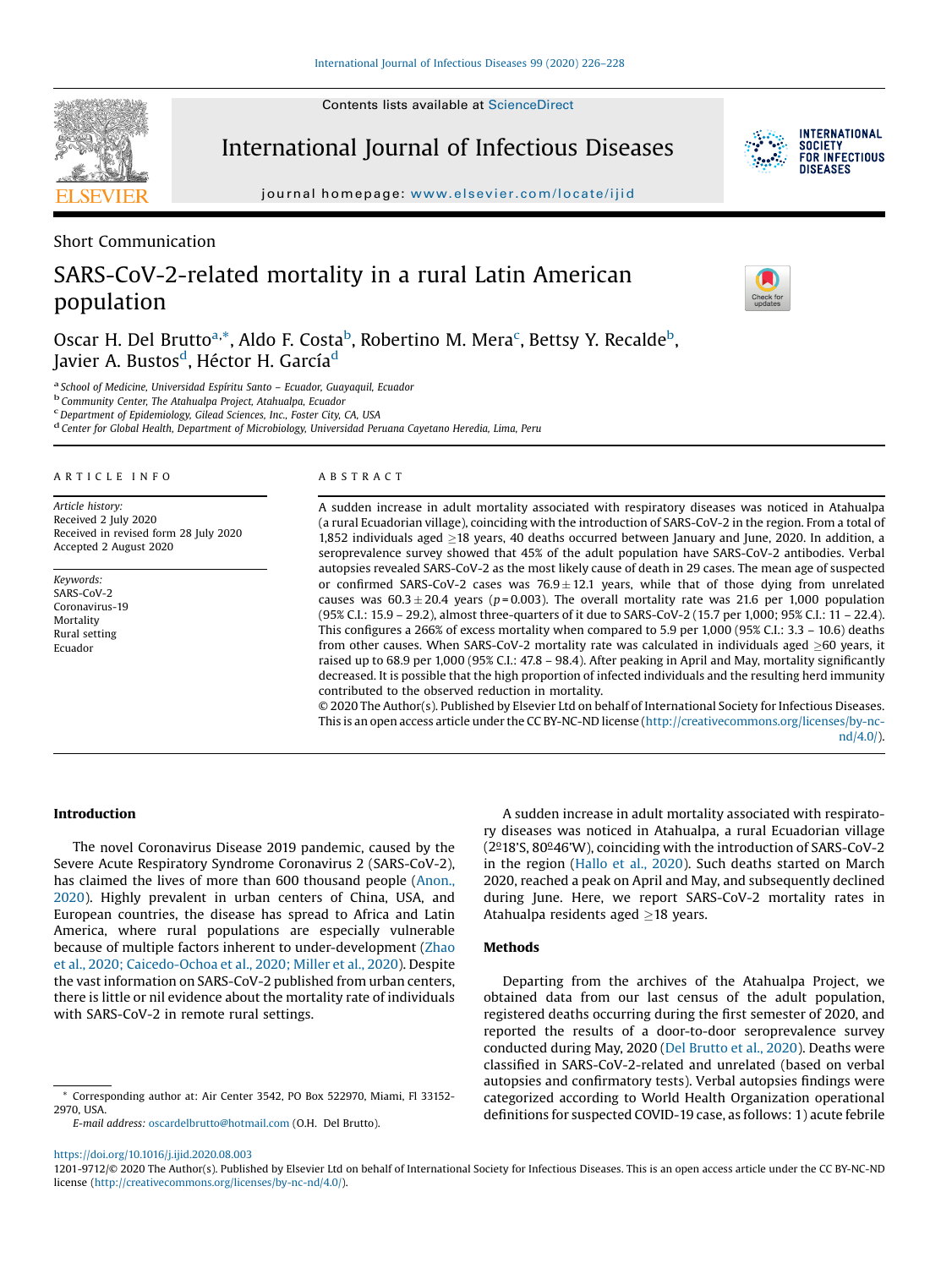

Figure 1. Mortality in individuals aged 18 years or more in Atahualpa from January to June, 2020, considering total deaths, as well as those related to SARS-CoV-2, and to unrelated causes.

respiratory illness and exposure of community transmission to COVID-19 disease during the 14 days prior to symptom onset; 2) any acute respiratory illness and contact with a confirmed or probable COVID-19 case in the last 14 days; and 3) severe acute respiratory illness (fever and at least one sign/symptom of respiratory disease and requiring hospitalization) in the absence of an alternative diagnosis (World Health Organization, 2020). Mortality rates for the entire cohort and for the subset of older adults (aged  $>60$  years) were calculated.

# Results

A door-to-door survey of Atahualpa residents (December, 2019), conducted as part of the Atahualpa Project cohort study (Del Brutto et al., 2018), revealed 1,852 individuals aged  $\geq$ 18 years, 392 of whom were aged  $\geq 60$  years. Forty deaths occurred between January and June, 2020. Verbal autopsies – provided by family related households members – revealed SARS-CoV-2 as the most likely cause of death in 29 cases (World Health Organization, 2020), including five confirmed SARS-CoV-2 deaths (where the individuals had diagnostic tests performed at a local hospital). All the 24 individuals who died with suspected COVID-19 disease had fever and respiratory symptoms and entered into WHO Category 2, including 19 who had seropositive household members and five reporting frequent contact with seropositive neighbors.

Other causes of death (cancer, chronic liver failure, head trauma and suicide) occurred in the remaining 11 cases. In January and February there were four deaths, all unrelated to SARS-CoV-2. In March, two of four deaths were from suspected SARS-CoV-2 infection. In April there were 22 deaths, 18 of which were related to suspected or confirmed SARS-CoV-2 infections, as were seven out of eight deaths in May. The two deaths in June were confirmed SARS-CoV-2 cases.

The mean age of the 29 suspected or confirmed SARS-CoV-2 cases was  $76.9 \pm 12.1$  years, while that of those dying from unrelated causes was  $60.3 \pm 20.4$  years ( $p = 0.003$ ). Twenty-seven out of the 29 deaths likely related to SARS-CoV-2 were individuals aged  $>60$  years, as were seven out of 11 deaths from unrelated causes ( $p = 0.039$ ).

The overall mortality rate in Atahualpa residents aged  $\geq$ 18 years was 21.6 per 1,000 population (95% C.I.: 15.9 – 29.2), almost three-quarters of it due to SARS-CoV-2 (15.7 per 1,000; 95% C.I.:

11 – 22.4). This configures a 266% of excess mortality when compared to 5.9 per 1,000 (95% C.I.: 3.3 – 10.6) deaths from other causes. When SARS-CoV-2 mortality rate was calculated in the subset of individuals aged  $>60$  years, it raised up to 68.9 per 1,000 (95% C.I.: 47.8 – 98.4).

### Discusion

In Atahualpa, SARS-CoV-2 rapidly spread across the village, markedly increasing mortality during April and May, 2020 (Figure 1), and infecting 45% of the adult population, in just a few months (Del Brutto et al., 2020). During a four-month period, 1.6% of the entire adult population of Atahualpa, including 6.9% (27/392) of older adults, died from SARS-Cov-2-related causes. After peaking in April and May, however, mortality significantly decreased. Since preventive measures are poorly endorsed by locals, the high proportion of infected individuals and the resulting herd immunity may have contributed to the observed reduction in mortality (Britton et al., 2020).

Atahualpa's mortality scenario is typical of closed populations where inhabitants are immunologically naïve to a rapidly spreading pathogen. To the immunological naivety of these populations, it must be added the adverse circumstances in which they live regarding inadequacy of control measures, poor social determinants of health and inadequate access to medical care. Rural communities of Latin America are not prepared for this pandemic (Miller et al., 2020; Amigo, 2020). Further studies in rural populations are needed to get more insights on the pattern of mortality of individuals with SARS-CoV-2 living in remote settings.

#### Funding source

Study supported by Universidad Espíritu Santo – Ecuador. The sponsor had no role in the design of the study, nor in data collection or analyses, or in the decision to submit this work for publication.

#### Ethical approval

The Independent Review Board of Universidad Espiritu Santo (IORG: 0010320; FWA: 00028878) approved the study.